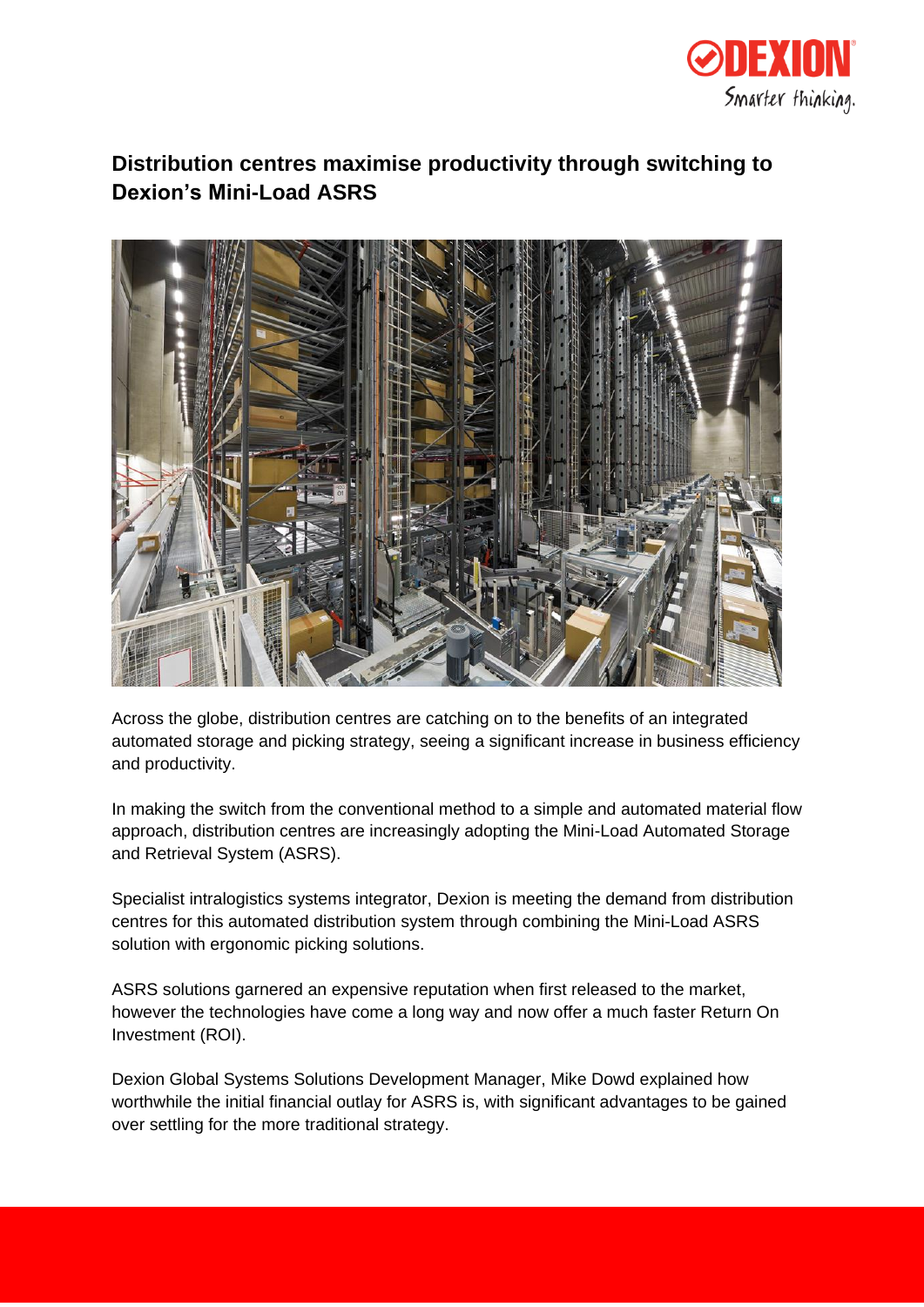

"There are many cost savings to be had once a distribution centre adopts ASRS, in addition to significant increases in business efficiencies and productivity," said Mr Dowd.

"One of the major advances achieved over recent years is the ability to handle cartons directly. This ability to handle a wide range of shipper cartons in the store automatically without using totes provides a simple and cost effective material flow."

"Implementing ASRS delivers numerous benefits – less floor space, reduced labour and energy needs, increased inventory and order accuracy, improved safety and security – just to name a few. The boost to business operations will ensure ROI on ASRS can be achieved within two years or less when compared to alternative methods," Mr Dowd concluded.

# **Year-round efficiency and increased productivity**

No matter what SKUs the season demands, the mini-load crane handles the retrieval of product from anywhere in the store while improving productivity at the workstation or replenished pick face. The Storage and Retrieval Machines (SRMs) can work off-shift to relocate product based on upcoming demand, ensuring optimised movement during pick hours. Further, ASRS can continue work 24/7 and in cold storage environments.

# **Reduced labour costs**

With the cost of labour continually on the rise, automated storage can reduce or eliminate manual handling while greatly improving picking productivity.

# **Significant space savings**

ASRS removes "dead space" using high density storage to fully utilise the vertical space in a distribution centre, drastically decreasing the footprint needed for storage by as much as 40%. Storage configurations – up to three cartons deep with direct handling capabilities – also provide an efficient material flow.

#### **No need for mobile material handling**

ASRS performs all of the "travel" required to put away and retrieve products, eliminating the need for mobile material handling equipment such as fork trucks, greatly reducing costs while increasing worker safety.

# **Increased inventory accuracy**

Less touch points with workers decreases the chance of error within replenishment operations and order filling. The system always knows exactly where each item is.

#### **Improved order accuracy**

The chance of inaccurate picks is reduced by only presenting the SKU in either a tote or source carton to the picker and operator when there is a requirement for that particular SKU with picks able to be verified via an optional hand-held scanner, pick to light or voice system.

#### **Superior worker safety**

Purpose designed picking stations ensure product is always in the "golden zone" – the ideal ergonomic pick height to reduce overall stress to the worker.